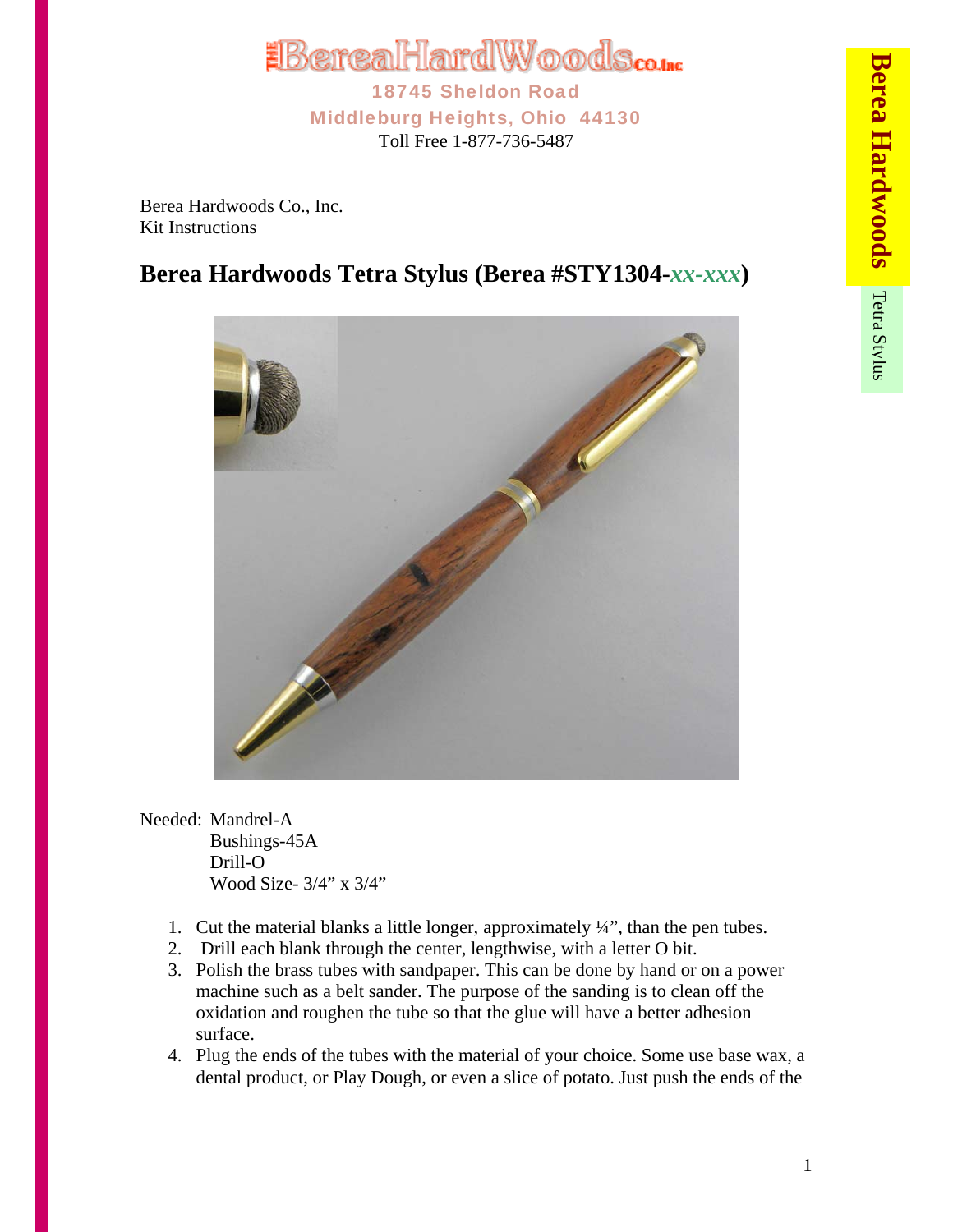tubes into a thin section of the material. This will form a plug to keep the glue from getting into the tube.

- 5. Clean the tube, after plugging, with acetone or alcohol on a rag.
- 6. Prepare your glue. We recommend two part epoxy glue that is available in all hardware stores. Use a fast drying type, one hour or less. Be sure to mix it thoroughly. (A Post-it Note Pad makes an excellent mixing place. When you are finished just tear it off and throw it away.) Polyurethanes and thick flexible CA's can be used, but they each have their drawbacks.
- 7. Place some epoxy into the blank using a small piece of dowel or other small stick.
- 8. Roll the appropriate tube in the epoxy.
- 9. Insert the tube with a twisting motion until it is almost in the material blank. Then use the dowel to push it in until the end is flush with the blank. Use the stick to rake off the excess glue even with the blank and the tube.
- 10. Push the brass tube through the blank until the other end is flush with the blank. Then rake the glue flush with that end. Now push the tube back into the blank until the tube is an equal distance from both ends of the blank.
- 11. Move it aside for 60 minutes until the epoxy has had time to reach its maximum strength.
- 12. If you are using CA glue, the wait is only about 60 seconds. When using polyurethane the wait will be about 24 hours.
- 13. When the glue has cured use a hobby knife to remove the plugs from the ends. It is also a good idea to clean the tubes with a brass gun cleaning brush to remove any glue that may have gotten into the tubes.
- 14. Not cleaning out all glue from the tubes is the most common cause of pen failure. BE CERTAIN that all dried glue is removed from inside the tubes before proceeding.
- 15. Using a barrel trimmer of the proper size, face off the ends of the blanks until you can just see the bright brass end of the tube. STOP facing at this point. Your pen's proper operation is dependent on having the proper length tubes. This facing operation can also be done with the proper jig and a disk or belt sander.
- 16. Not having the proper tube length is the #2 cause of pen failure. Sanding, on a disk sander, using a jig to hold the tube square with the disk, is a more sure way of getting the proper length. It should be tried if you have any doubt as to your abilities to square the material with the barrel trimmer.
- 17. Another good method of squaring the ends of the blank is to turn the blank until it is just round. Using a miter gauge to maintain the blank perpendicular to the sanding disk, just touch the ends to the disk. Once the blanks are square and you can see the ends of the tubes brighten, then return the blanks to the mandrel and finish the turning until the desired contour is accomplished.

## **Turning the Blanks**

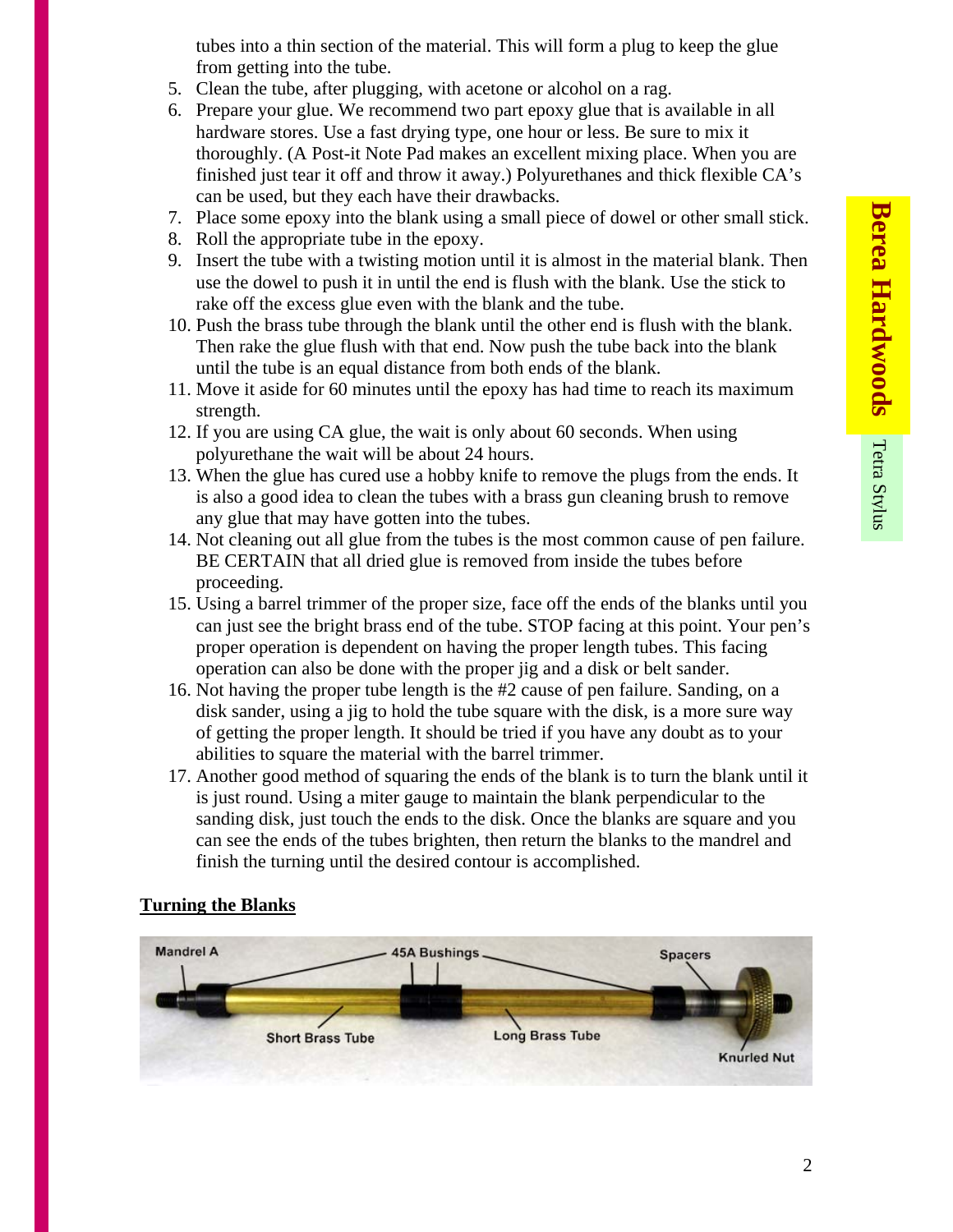- 1. Assemble the blanks on the mandrel using 45A bushings. All 4 bushings are the same size, so place them in any position. The shorter blank will be the cap of your pen. Tighten the tailstock before tightening the blanks on the mandrel. This will center the mandrel first. Then tighten the nut that holds the blanks.
- 2. Turn the blanks to the desired contour making sure that the area next to the bushing is turned to the size of the adjacent bushing.
- 3. After turning the blank, sand the surface in progressive steps until you get to 400 or 500 grit.
- 4. If a higher polish finish is desired continue sanding with Micro Mesh through 12000 grit.
- 5. Apply the finish of your choice and polish.
- 6. Remove the blanks from the mandrel.

## **Assembling the Pen**



Please refer to the Pen Parts diagram above.

The third most common error resulting in a non-functional or damaged pen is the misalignment of the parts when pressing them in place. The use of a good pen press or small arbor press is recommended, but it can be accomplished with a good "C" clamp and much care. When pressing in the various parts, by any means, BE SURE that the parts are straight and in line with the blanks. If the part is cocked or otherwise misaligned, at the very least, a poor fitting pen will result. At the worst, you may have a pen that is not usable. Exercise caution here!

One other word about pen parts. Occasionally, you will encounter parts that are a little loose fitting. This can be corrected by using a SMALL spot of glue, usually CA, on these parts before pressing them home.

- 1. Place the nib decorative ring onto the nib. Notice that it is tapered making sure that the taper matches the nib profile.
- 2. Press the nib assembly into one end of the long blank.
- 3. Now place the transmission coupler decorative rings onto the unthreaded end of the transmission coupler. It is pleasing to the eye if you alternate the finishes to match the pens finishes.
- 4. Press the transmission coupler into the other end of the long blank leaving the threads exposed.
- 5. Slide in the refill and screw on the transmission. Check the transmissions function at this time. Lay this assembly aside for a moment.
- 6. Drill a 5/16" hole is a piece of wood to use as a press block.